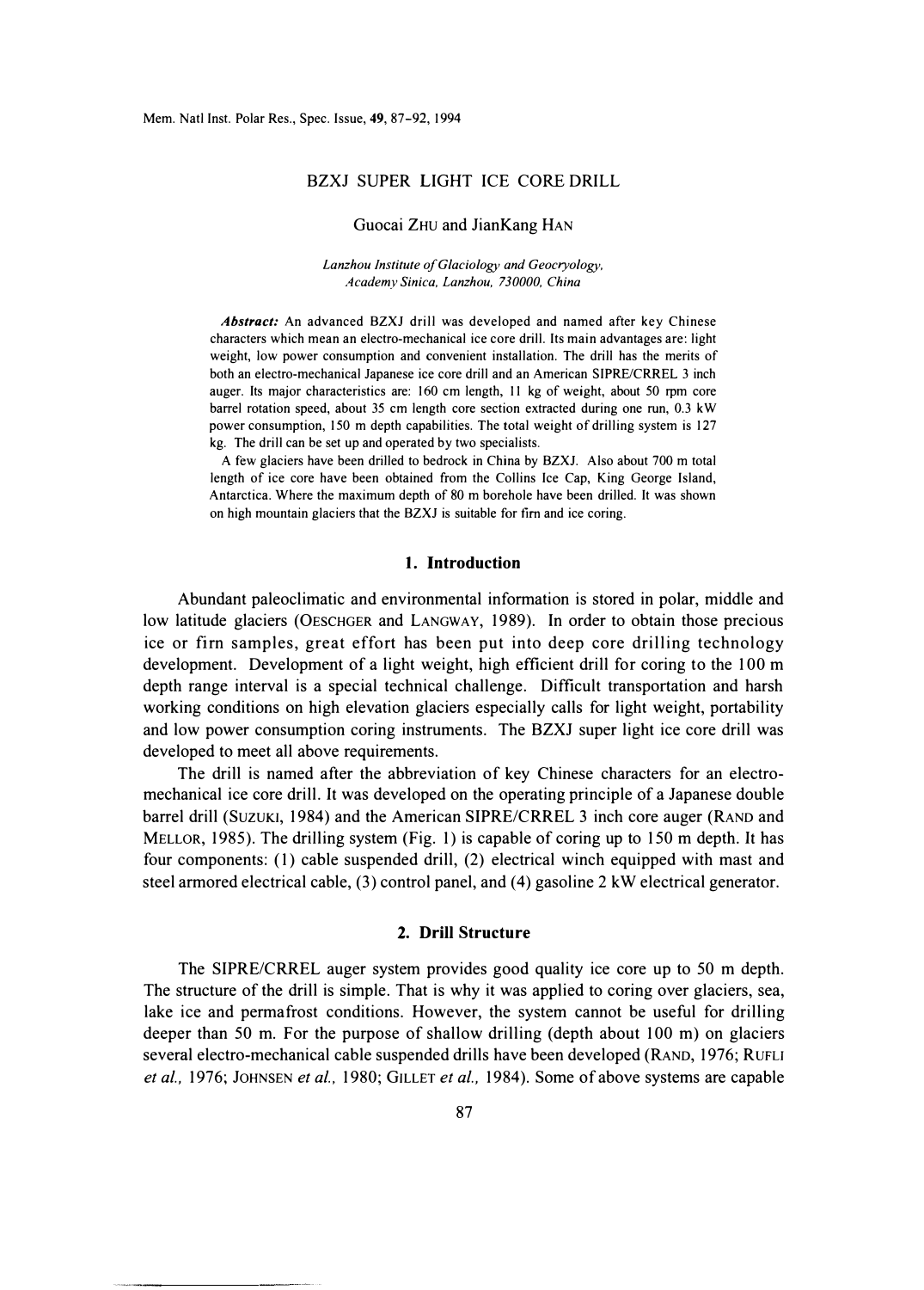#### Guocai ZHU and JianKang HAN



*Fig. 1. Schematic of the BZXJ drilling system.* 

for dry hole coring up to depth of 350 m. Most portable shallow coring systems have been developed by Y. SUZUKI (SUZUKI and SHIMBORI, 1984). These shallow drills use a double wall core barrel, rotated by an electrical motor. The cuttings from the borehole bottom are retrieved by the helical flights mounted on outer surface of the inner core barrel. The weight of these drills exceed 40 kg while the power requirement is close to 0.5 kW or higher.

To combine advantages of the hand auger and shallow cable suspended drills the BZXJ drill was developed. Major technical characteristics of the BZXJ drill presented in Table 1. This drill does not have an outer core barrel. The chips are conveyed by flights between the barrel and borehole wall. There is a decrease in the kerf width and chips volume respectively. The cuttings stored in the core barrel above the core and are removed from the hole every drilling run. Drill power is provided by a 0.3 kW AC motor. The antitorque system is similar to JARE electro-mechanical drill (SUZUKI and SHIMBORI, 1984).

| Drill       | Borehole/core<br>diameter, mm | Cutters width,<br>mm | Efficiency of<br>cutting |
|-------------|-------------------------------|----------------------|--------------------------|
| SIPRE/CRREL | 111/76                        | 17.5                 | 1.13                     |
| <b>BZXJ</b> | 91/65-67                      | 13                   | 0.98                     |

Table 1. Technical indexes and efficiency of cutting of the SIPRE/CRREL and BZXJ drills.

*Core barrel* (Fig. 2): The core barrel is composed of a 76 mm diameter stainless steel tube with a 2 mm thick wall. A smooth grade 7 finish made it favorable for the passage of chips. During coring stainless steel 3 mm width and 5 mm height helical lines (set of 3)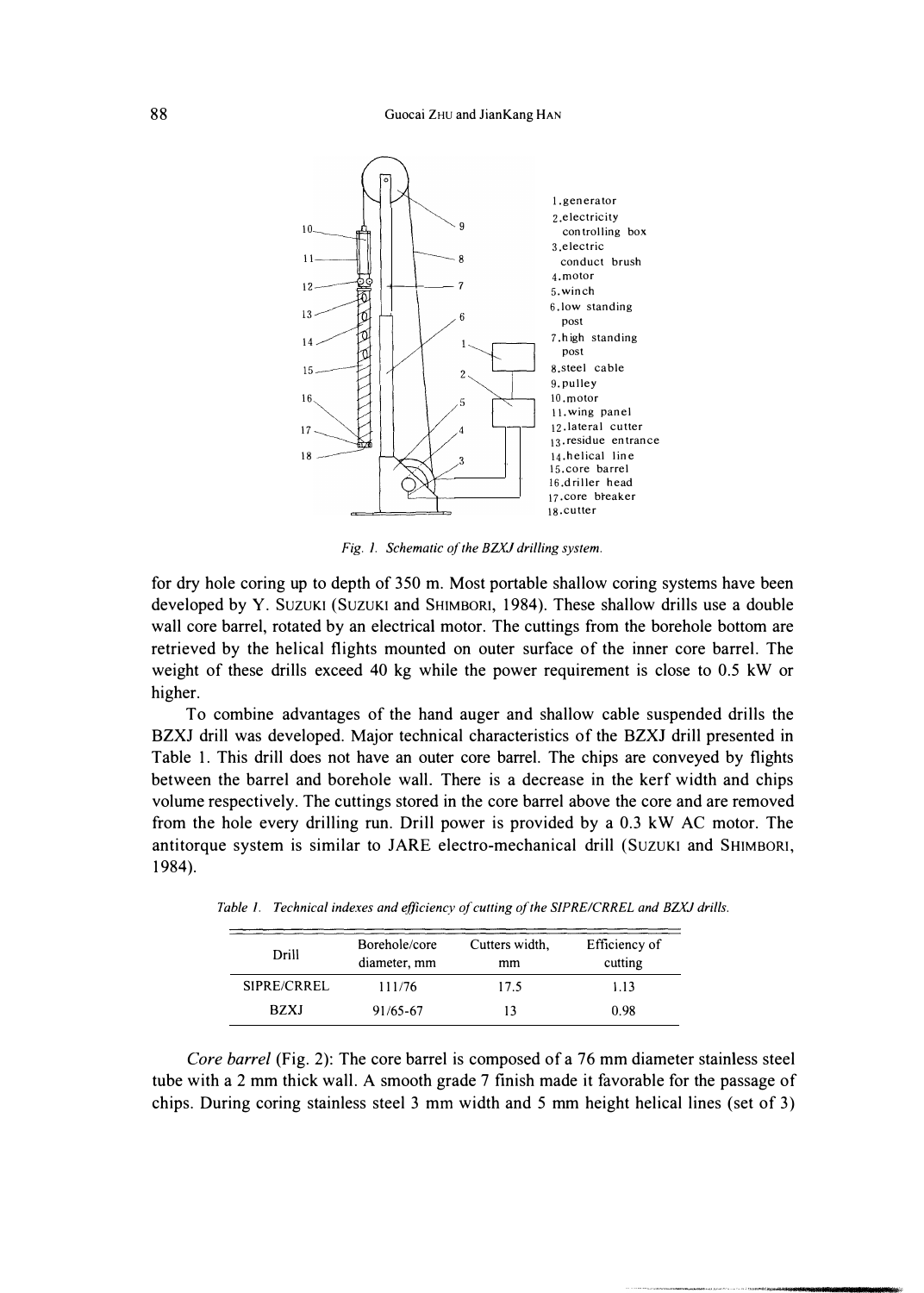drive the chips upward. Resistance for cuttings transport was reduced dramatically owing to careful and accurate machining and welding. To raise the efficiency of chip transport, the distance between helical lines has been reduced compared with other shallow drills. The pitch of the flights is 194 mm. It corresponds to 39° of helical angle. The chips entrances were arranged on the upper part of the barrel close to the helical lines. A total of 12 elliptical windows are uniformly distributed in 4 vertical rows.



*Fig. 2. Structure of the core barrel.* 

*Fig. 3. Structure of the drilling head.* 

*Drilling head* (Fig. 3): The drilling head is equipped with three straight cutting edge blades and three core catchers (not shown in Fig. 3). It was found that 13 mm width cutters provide smooth penetration and good quality ice core. To estimate the efficiency of cutting, the ratio of ice chip to core volume has been used. The smaller the ratio, the greater efficiency of drilling. Data presented in Table 2 suggest that the present structure and dimensions of the core barrel and drilling head assembly under optimal drilling regimes provide effective cutting. That chip to core volume ratio of the of SIPRE/CRREL drill is higher than that of BZXJ drill.

To reduce cutting resistance and increase the speed of penetration sharp cutters with a small blade angle should be used. However, the bending strength of a flat blade is badly reduced when mounted at small angle. Therefore, the optimal angle of 37° has been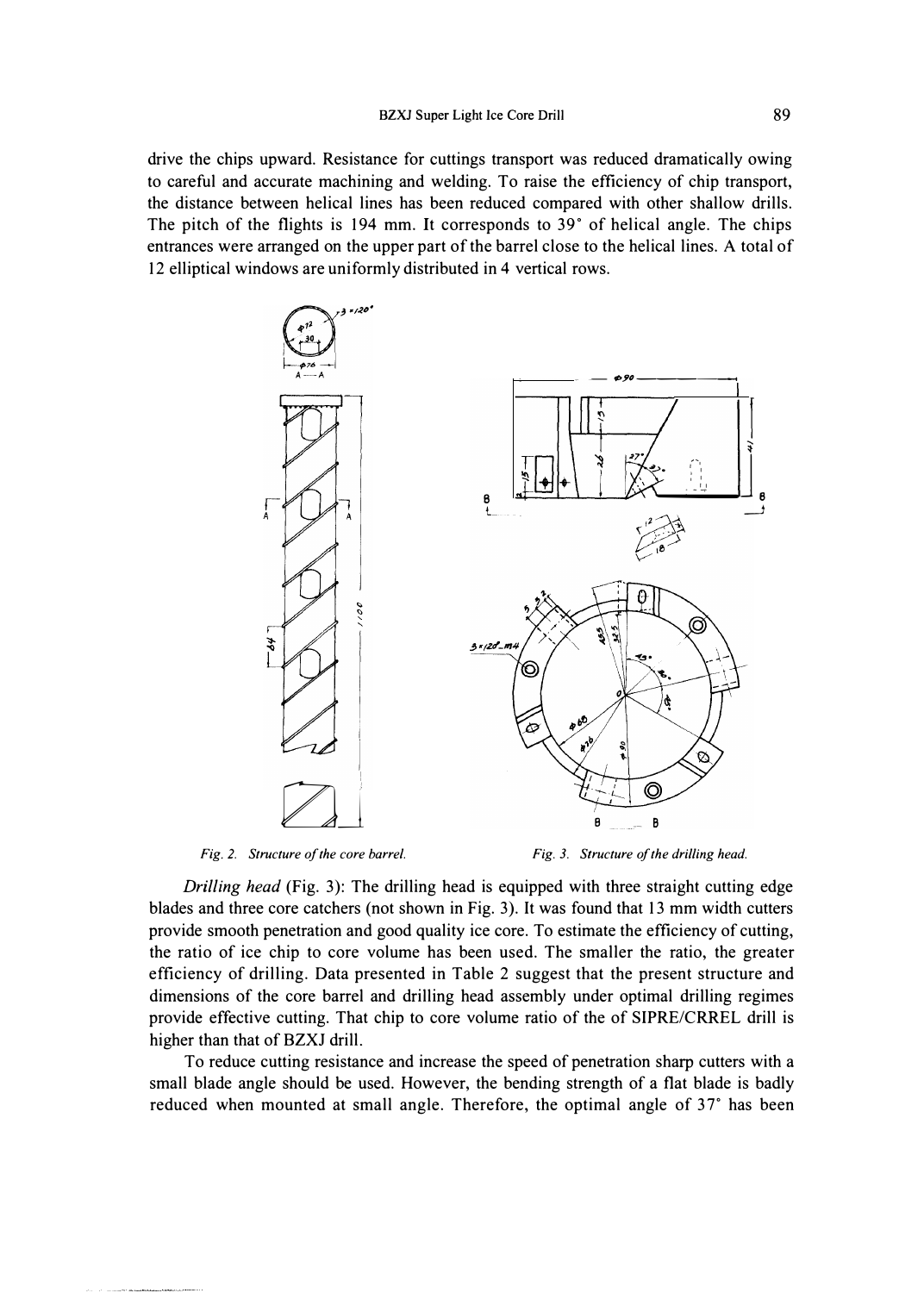| Glacier material density, $kg/m3$ | Voltage $(V)$ | Current $(A)$ |
|-----------------------------------|---------------|---------------|
| $500 - 700$                       | 110           | $0.8 - 1.0$   |
| $700 - 830$                       | 120           | $1.0 - 1.2$   |
| >830                              | 130           | $1.1 - 1.3$   |

*Table 2. Optimal power of the BZXL drill.* 

chosen. The light weight drill is more efficient with small rake angle. The pitch of cutting can be adjusted by special screws located at the bottom end of drilling head. For fast penetration and obtaining good quality ice core the mutual coordination of suitable cutting depth and rotation speed of the drilling head should be achieved. It was found that the BZXJ drill has its best performance at a rotation speed of 30-50 rpm and 0.3 mm cutting pitch.

During penetration, cutters carved a 0.5 mm depth spiral on the core and borehole surface. It was found experimentally that such crude surfaces assist chips removal. Also, rough surface of the core was beneficial for breaking the core. The core catching efficiency of the BZXJ was as high as 95%.

*Antitorque system:* To perform penetration by drag cutters, the cable suspended drills should have a torque reaction. In BZXJ the principle of the borehole wall side groove antitorque system was adopted from JARE drill (SUZUKI, 1984). The prototype antitorque system has four lateral cutters which create vertical grooves along the borehole wall. To produce a torque reaction, four skates follow the grooves. Operation of the prototype antitorque system provides extra downward force on drill. Therefore, operation of the antitorque system has an effect on the cutting process. In BZXJ drill, the direction of rotation of the side cutters is opposite to the prototype system. After this change in rotation of the cutters maintenance of a vertical hole was improved.

*Major technical characteristics of the BZXJ drilling system* 

Cable suspended BZXJ drill has a following characteristics:

| weight             | 11 kg                       |
|--------------------|-----------------------------|
| length drill/core  | 160/35 cm                   |
| diameter hole/core | 91/67 MM                    |
| power (motor)      | $0.37 W$ ; (220 VAC, 1.7 A) |
| rotation speed     | 50 rpm                      |
| feeding speed      | $8-10$ mm/s                 |

The winch has the following major parts: (1) 2.5 m height mast, (2) 250 m long steel armored cable, (3) 1 kg weight control box, and (4) 300 W electric motor, which provide 25 m/min of drill raising speed and 60 kg of pulling force. The total weight of the winch assembly is about 70 kg.

The system includes a 2 kW gasoline electric generator of 45 kg weight.

## **3. Coring Practice**

The BZXJ drill was developed in 1989 and has been used on a few glaciological expeditions. It drilled to the bedrock on the following glaciers in China: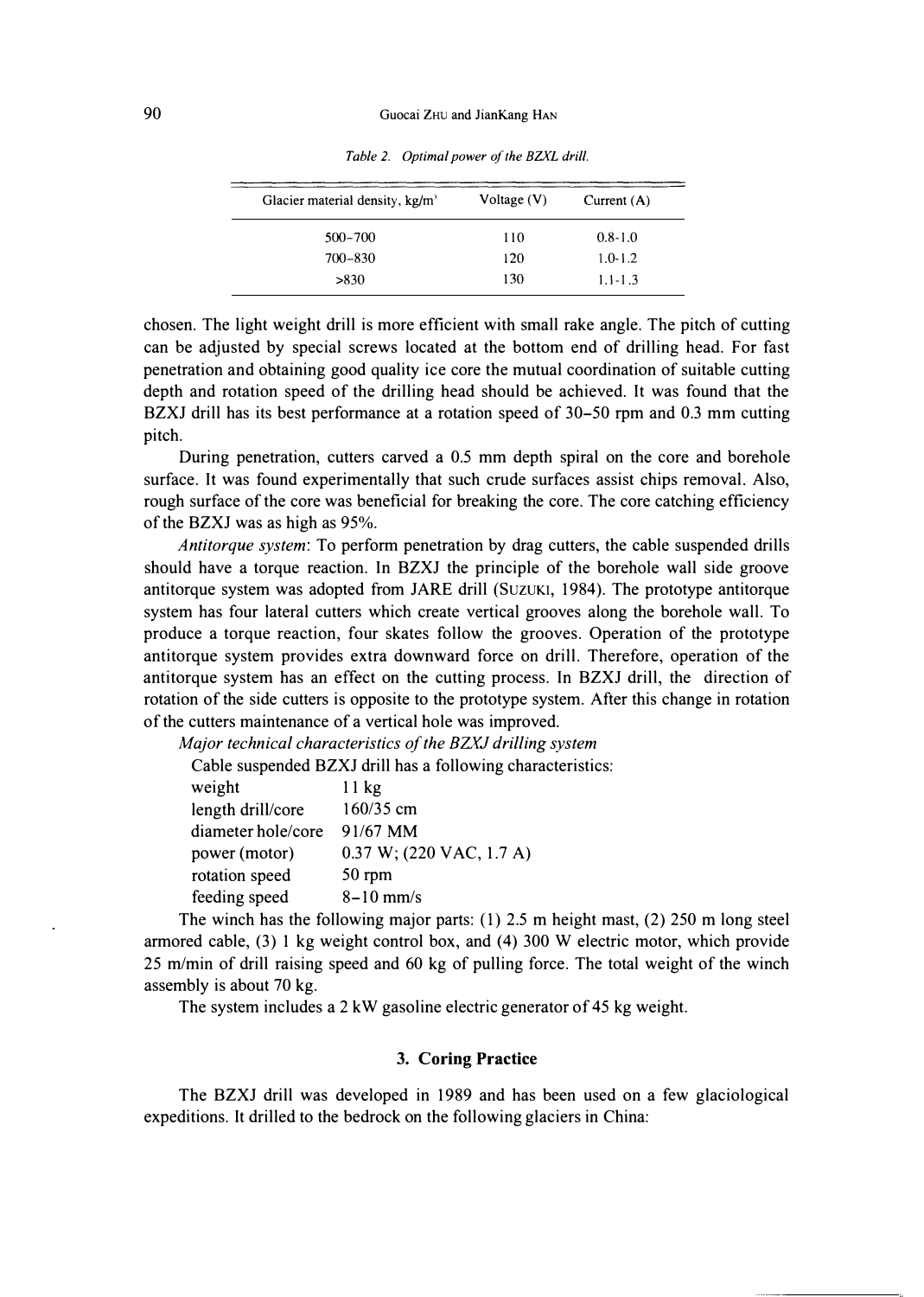• the No. 1 Glacier at the headwater of Urumqi River, Tianshan (4050 m a.s.l.). In November 1990 a borehole of about 90 m depth was drilled.

• the No. 7 (Nakeduola) Glacier at Xixiabangma range (6000 m a.s.l.). In September 1991 about 40 m deep hole was bored.

• the Chongce Ice Cap at West Kunlun Mountains (6530 m a.s.l.). In October 1992 a 52 m long core was recovered.

In Antarctica (King George Island), from November 1991 to October 1992 a total length of 700 m ice cores has been obtained on Collins Ice Cap with aid of the BZXJ drill. Maximum coring depth was 80 m.

Performance tests of BZXJ drill have been carried out on the No. 1 Glacier. Results of penetration performance are shown in Fig. 4. It could be estimated from the curves in Fig. 4 that for 50 and 90 m depth coring takes only 10 and 29 working hours respectively. The drilling on Collins Ice Cap showed that four specialists needed only 7-10 hours for coring of snow and fim to depth of 40-50 m. That time included the core logging and packing.

To obtain a good quality core the optimal drilling procedure have been found experimentally. Depending on glacier material density, optimal drill motor voltage and current are shown in Table 2. The operation of the drill in the field is very simple. Using the penetration screws on the drilling head, the operator matches material density and the drill motor current. During one run the drill recovers about 35 cm long segment of the core. However, the complete penetration depth during one run is about 70 cm. It means that drill penetrate 35 cm thick layer of chips at the hole bottom. The total preparation time for every drilling run is about 1 minute.

A few times during above drilling operations the BZXJ drill have been stocked and successfully removed from the holes. Catastrophic failures such as damage of the drill mechanism has not happened so far.



*Fig. 4. Penetration performance of the BZXJ drilling system.*